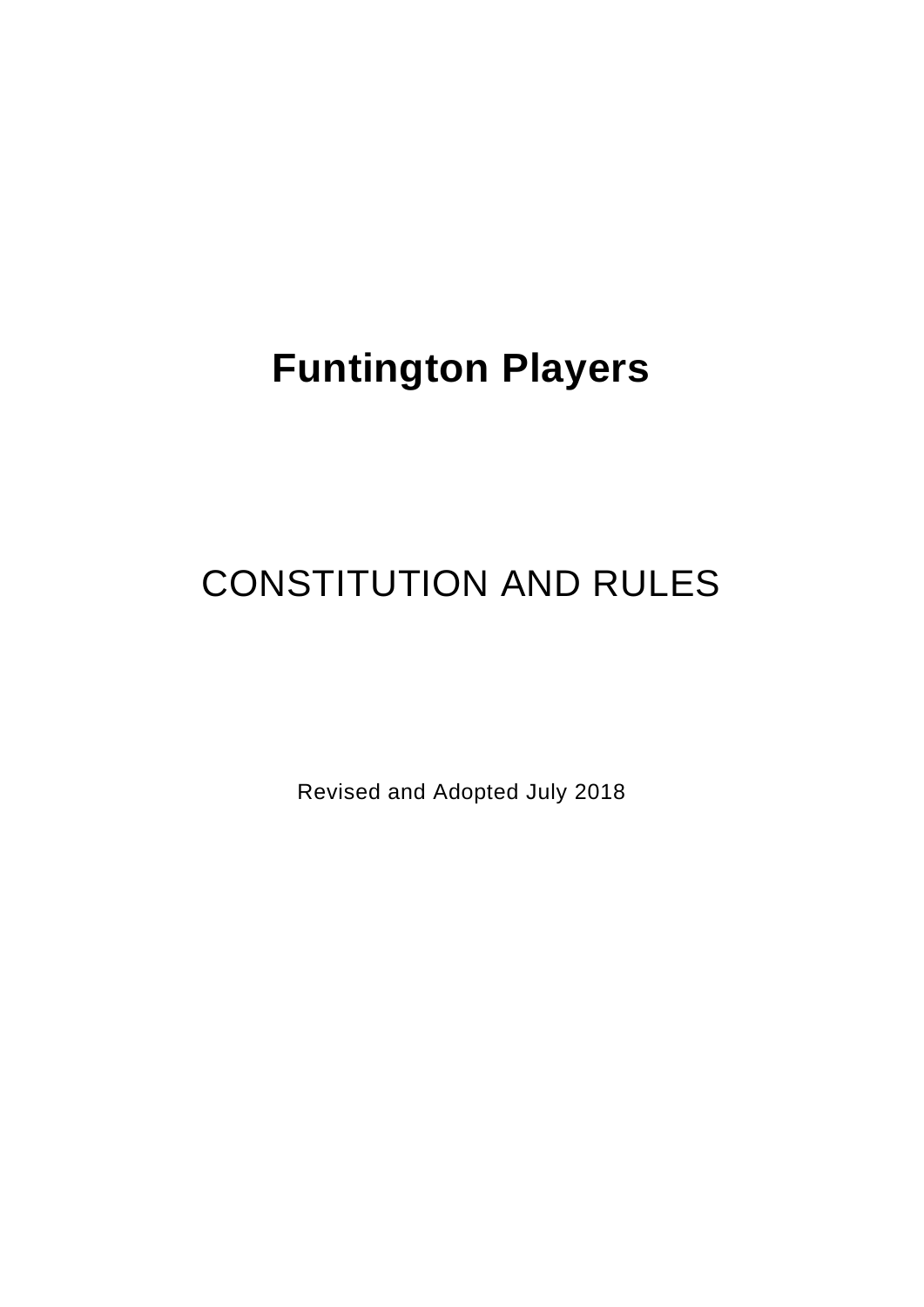# **CONSTITUTION AND RULES**

## **1. Title:**

The Society shall be named 'Funtington Players'.

## **2. Objectives:**

- 2.1 The study, performance, enjoyment and furtherance of dramatic art.
- 2.2 To provide a programme of social and recreational activities for the Members.
- 2.3 To support, when resources permit, charitable organisations and events which are complementary to, or supportive of, the objectives of Funtington Players.

## **3. Constitution:**

The Society shall consist of Ordinary Members, Honorary Life Members and Temporary Members, collectively referred to in these Rules as 'Members'.

#### 3.1 Ordinary Members:

Ordinary membership is open to any individual on payment of the annual subscription provided that such individual accepts the Constitution and Rules of the Society and subject to approval by the Management Committee which reserves the right to veto any membership application if it considers there are reasonable grounds for doing so.

#### 3.2 Honorary Life Members:

Honorary Life Membership, in recognition of meritorious service to the Society, can be conferred only by a proposition duly passed at a General Meeting.

#### 3.3 Temporary Members:

From time to time the Society may engage artistes or other specialists for specific productions. Such artistes and specialists shall be granted Temporary Membership for the duration of those productions for which they are engaged.

- 3.4 All Members other than Temporary Members have full voting rights.
- 3.5 All Members are bound by the Rules of the Society.
- 3.6 No Member shall receive financial benefit from the Society, except arising from the provision of goods or services authorised by the Management Committee.

#### **4. Officers:**

4.1 The Officers of the Society shall be: Chairman, Vice-Chairman, Secretary, Treasurer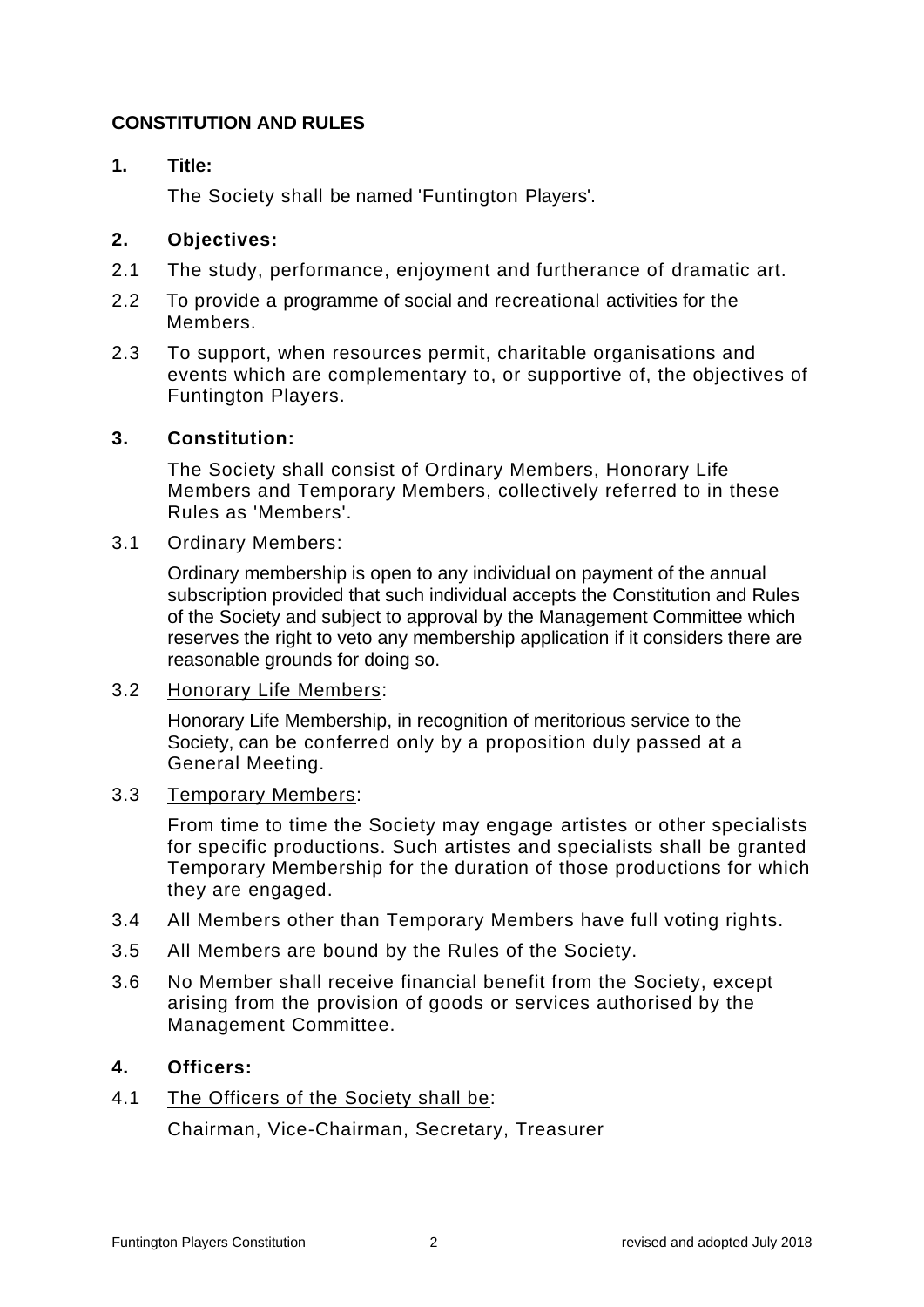4.2 The Chairman and Vice-Chairman may not serve in the same office for more than three consecutive years.

Officers retiring under this Rule will become eligible for re-election after a period of one year.

## **5. Management Committee:**

- 5.1. The direction and management of the Society's affairs shall be vested in the Management Committee, which shall consist of the Officers of the Society and four Ordinary Members or Honorary Life Members.
- 5.2. All members of the Management Committee shall be elected at an Annual General Meeting for a period of one year and may offer themselves for re-election at the following Annual General Meeting, if eligible.
- 5.3. The powers of the Management Committee shall include but not be limited to:
	- 5.3.1 Provisional appointment of an Officer in the event of a vacancy arising, provided the person so appointed is a member of the Management Committee. Otherwise, the provisional appointment shall be subject to ratification at an Extraordinary General Meeting, which shall be convened as soon as possible after such an appointment. An Officer so appointed may serve only until the next Annual General Meeting, when he or she may stand for re-election in the normal way.
	- 5.3.2. Co-option of any Member onto the Management Committee or any other committee.
	- 5.3.3. Appointment of a Social Committee, Production Committee or any other Committees which may from time to time be required. At least one member of such Committees shall be a member of the Management Committee.
	- 5.3.4. Approval of plays for performance, appointment of production directors and setting of production budgets.
	- 5.3.5. Termination of membership of any Member whose conduct, in the opinion of the Management Committee, is contrary to the interests of the Society provided such termination is effected by means of a formally proposed and seconded resolution carried by a majority of the Management Committee in a secret vote.

#### **6. Social Committee.**

Any Social Committee appointed by the Management Committee to arrange social and recreational activities for the Members shall comprise at least two Members and may co-opt additional Members, as required.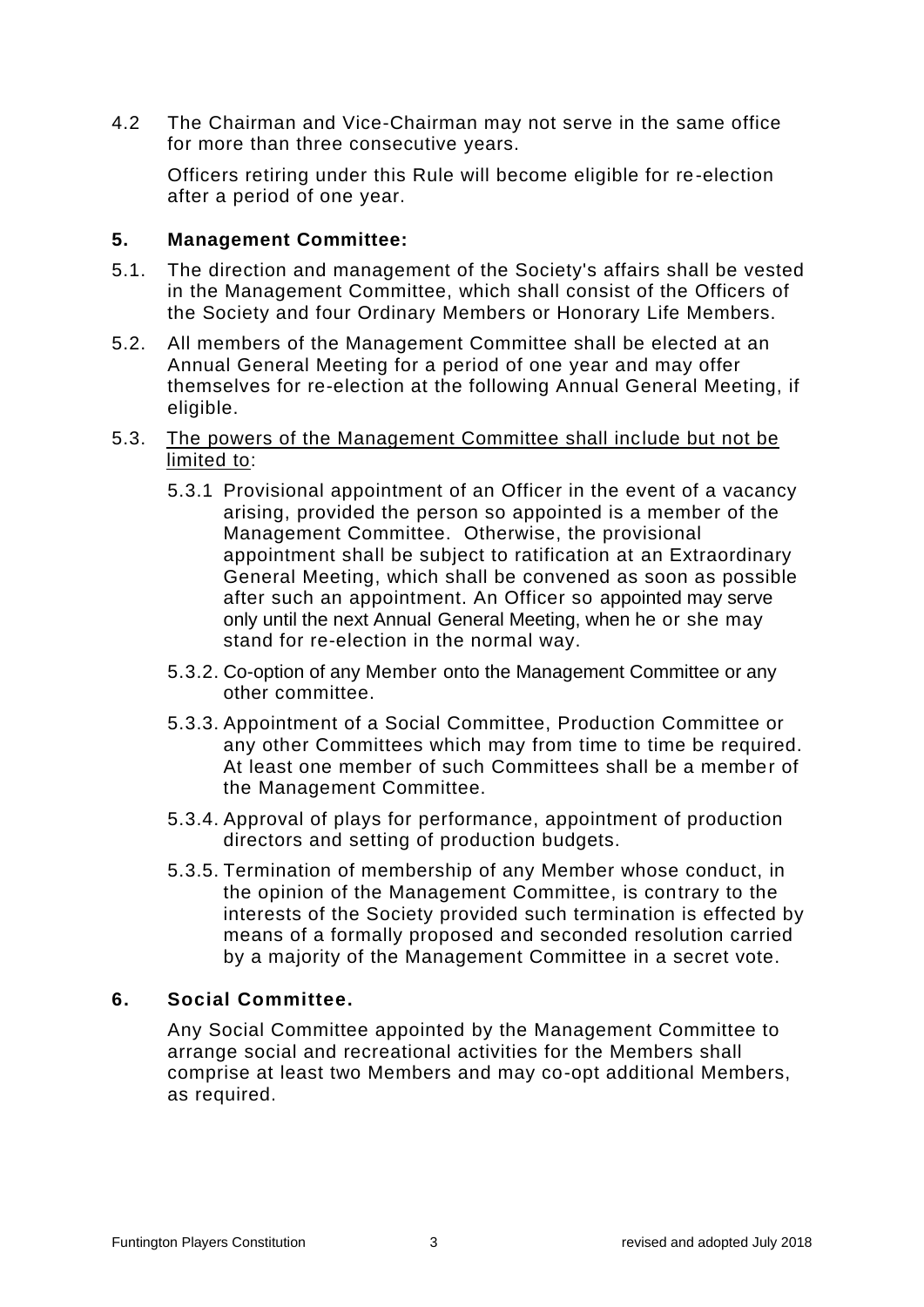# **7. Production Committees.**

For each production for public performance, the Management Committee may appoint a Production Committee to oversee the dayto-day progress and development of the production. Such Production Committee shall include the Director and production assistant together with a stage manager who is familiar with the facilities and constraints of the production venue as well as the technical capabilities of the set-building crew.

## **8. General Meetings.**

- 8.1. The Annual General Meeting shall be convened no sooner than two weeks and no later than eight weeks after the end of each Financial Year and shall transact the following business:
	- 8.1.1. To receive and, if approved, adopt a statement of the Society's accounts to the end of the preceding Financial Year.
	- 8.1.2. To consider and, if thought fit, sanction any proposed alteration to the Rules.
	- 8.1.3. To elect the Officers.
	- 8.1.4. To elect the remaining members of the Management Committee.
	- 8.1.5. Motions and resolutions for consideration at an Annual General Meeting must be received in writing by the Secretary at least seven days before the meeting.
	- 8.1.6. Nominations for the election of Officers and members of the Management Committee may be made from the floor at the Annual General Meeting, but must have the agreement of the nominee and the support of a seconder.
- 8.2. An Extraordinary General Meeting must be convened by the Secretary within one calendar month of a request signed by twelve or more Members or called by the Management Committee.
- 8.3. Notice of an Annual General Meeting or an Extraordinary General Meeting shall be issued to Members at least fourteen days before the date of such meeting.

# **9. Quorum**

- 9.1. Management Committee: Five shall form a quorum.
- 9.2. General Meetings: Four members of the Management Committee and 10 other members shall form a quorum.

# **10. Subscriptions**

- 10.1. The annual subscription shall be determined at the Annual General Meeting.
- 10.2. Subscriptions are due on the first day of each Financial Year.
- 10.3. A subscription which is overdue by four months will be taken to be an intention not to continue membership.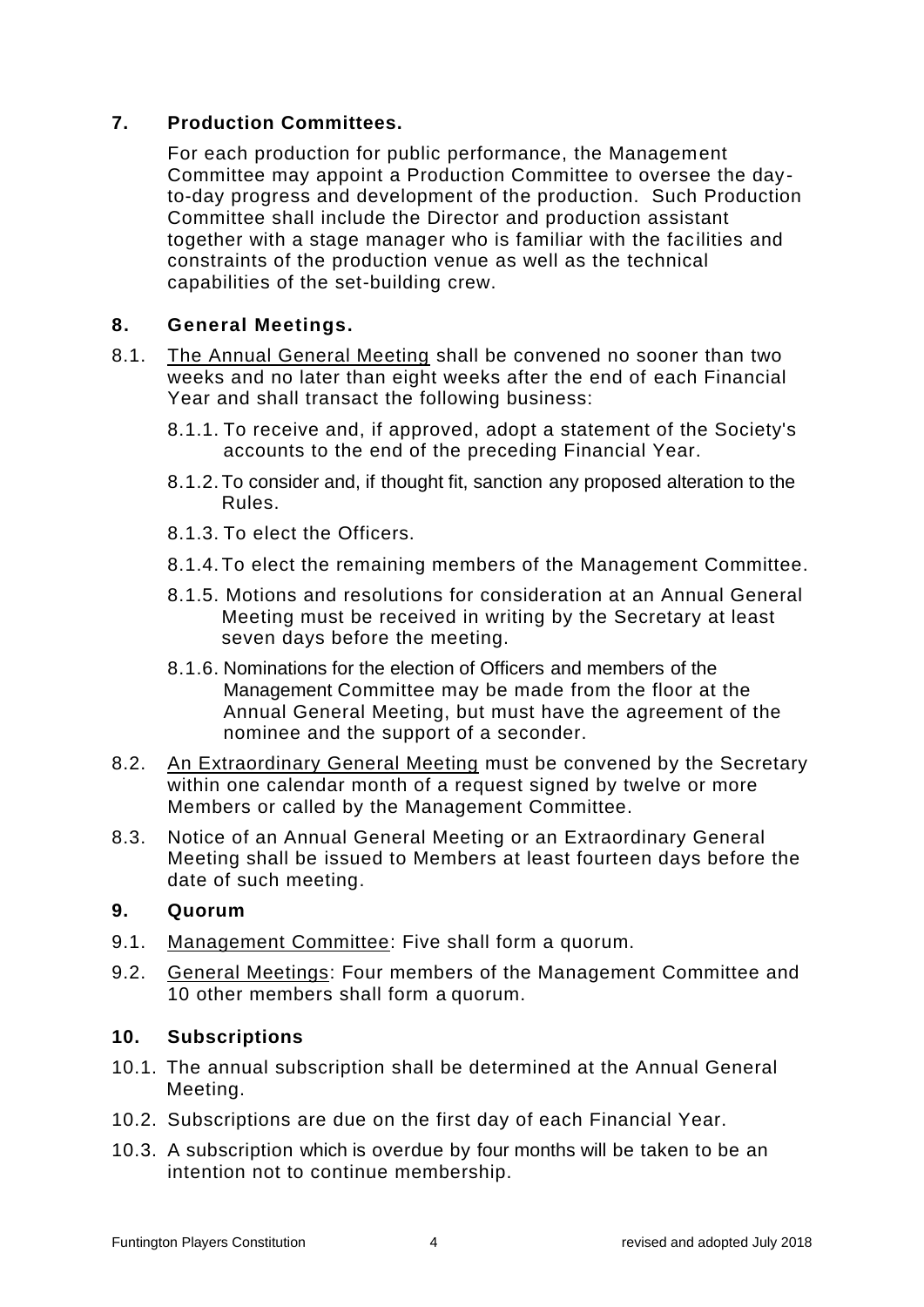- 10.4. New Members joining the Society three months or more after the start of the Financial Year shall pay a reduced subscription during that year, the reduction being at the discretion of the Treasurer.
- 10.5. Honorary Life Members and Temporary Members do not pay a subscription.

## **11. Finance.**

- 11.1. The Financial Year shall begin on the 1st June and end on the 31st May.
- 11.2. The accounts of the Society shall be presented to the Members at each Annual General Meeting.
- 11.3. The authority to commit the funds of the Society is vested in the Management Committee, and in the membership acting in General Meeting.
- 11.4. Commitments may be made by individual Officers only when acting with the approval of the Management Committee.
- 11.5. If the Society's assets are insufficient to meet any loss, all Members are jointly and severally liable to make good any such deficiency.
- 11.6. In the event of the Society being wound up, any funds remaining after payment of all debts shall be disbursed to charity.

# **12. Alterations to the Constitution and Rules.**

- 12.1. No alteration may be made except at a General Meeting by a two thirds majority of Members present and voting.
- 12.2. Proposals for alteration must be made in writing to the Secretary14 days before the date of the General Meeting and shall be published in the agenda for that Meeting.

#### **13. Interpretation of the Rules.**

- 13.1. Interpretation of the Rules is vested in the Chairman of the Society.
- 13.2. The Management Committee shall have the power to give rulings on any matter on which the Rules are silent, but any such rulings must be reported to the next Annual General Meeting.

#### **14. Copies of Rules**

A copy of the Constitution and Rules shall be given to each person applying for membership and pursuance of such application for membership from that point shall constitute acceptance of the same.

#### **15. Data Protection Act**

The Management Committee is responsible for setting the society's privacy policy and ensuring compliance. New members, and existing members at renewal, will be advised of the policy and have the right to opt out of communications from the society at any time.